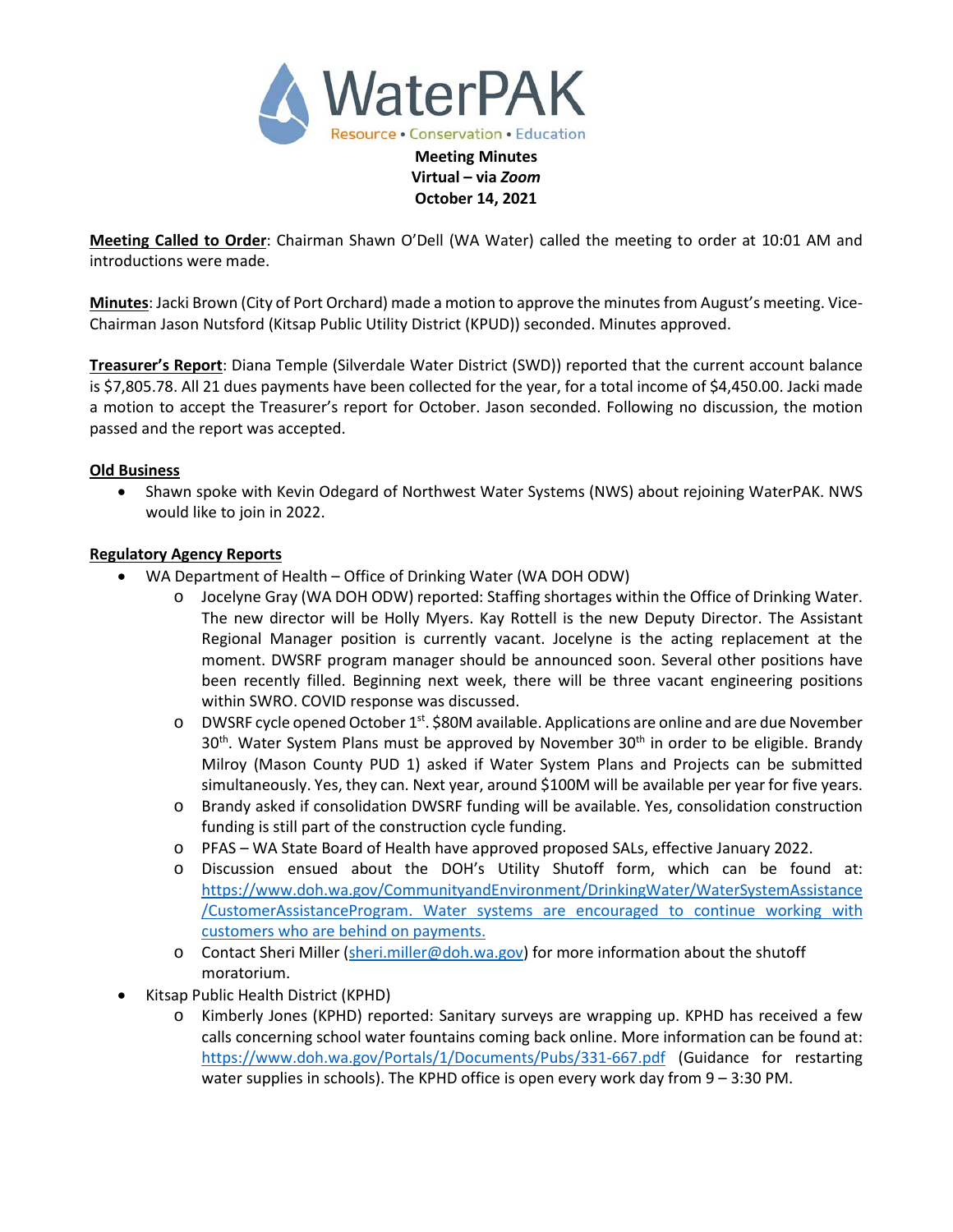

- Department of Ecology
	- o Jacki talked about concerns relating to Ecology's policy and rule-making. Discussion ensued.
	- o Teresa Smith (City of Bremerton (COB)) reported on a recent WUCC meeting Cami Apfelbeck (COB) attended where policies and municipal water law were discussed.

## **Task Force Reports**

- Public Outreach *(Primary Contact: Lisa Campbell, lisa.campbell@ci.bremerton.wa.us)*
	- o Diana reported: SWD received an email from the Central Kitsap School District in reference to this year's (virtual) Career Fair. They are asking industries to create short (5-7 minute) videos that detail the employment opportunities their companies/professions have to offer. Teachers will show these videos to their classes throughout the school year. The group asked the Public Outreach Taskforce to create an outline for a video to be presented at the November WaterPAK meeting. Discussion ensued.
- Legislative *(Primary Contact: Mike Pleasants, mpleasants@swd16.org)* 
	- o Mike Pleasants (SWD) reported on the WWUC legislative committee. Let the WWUC know of any legislative actions that need to be addressed. The L&I case related to the installation of DI pipes and prevailing wage was mentioned.
- Conservation *(Primary Contact: Diana Temple, dtemple@swd16.org)*
	- o No report
- Cross-Connection Control *(Primary Contact: Courtney Little[, c.little@northperrywd.org\)](mailto:c.little@northperrywd.org)*
	- o Court Little (North Perry Water) reported on the Taskforce meeting this morning. Annual summary reports and backflow protection on hydrant meters were discussed. CCC Software programs were covered. Jason asked about prevailing wages for BATs. A letter will be sent to Jeff Rimack at DCD in reference to notification about possible cross-connections within a system's service area. Kim mentioned David Kinley with DCD as an alternative contact. The taskforce would like a list of specific CCC contacts from each utility.
- Mapping/GIS *(Primary Contact: Jim Hershberger, jhershberger@calwater.com)*
	- Jim Hershberger (WA Water) the recent creation of a sub-group inside ArcGIS online for data sharing. Shawn talked about the challenge of reporting unmetered water usage (i.e., fireflow data). Discussion ensued.
- Shared Resources *(Primary Contact: Rob Robinson, r.robinson@northperrywd.org)*
	- o Shawn talked about a reservoir cleaning company that uses drones. The only drawback is that they only clean the floor of the tank, not the sides. Jason asked about the cost difference between drone cleaning and divers. Shawn said using drones is less expensive.
- Emergency Management *(Primary Contact: Jeannie Screws, jscrews@swd16.org)*
	- o No report.

# **Meeting Topics**

*Utility shut-offs*

• Jason has been in touch with Kitsap Community Resources in regards to the Kitsap Eviction Prevention Assistance (KEPA) program. Jason will provide the group with an informative flyer. KPUD will be sending out letters to customers who are at risk of having their water shut off – the goal is to get them into payment arrangements. They are not charging late fees on the arrears that occurred during the moratorium and will not be shutting off water until December. Randy Screws (West Sound Utility District (WSUD)) gave an overview of WSUD's efforts to work with customers in setting up payment